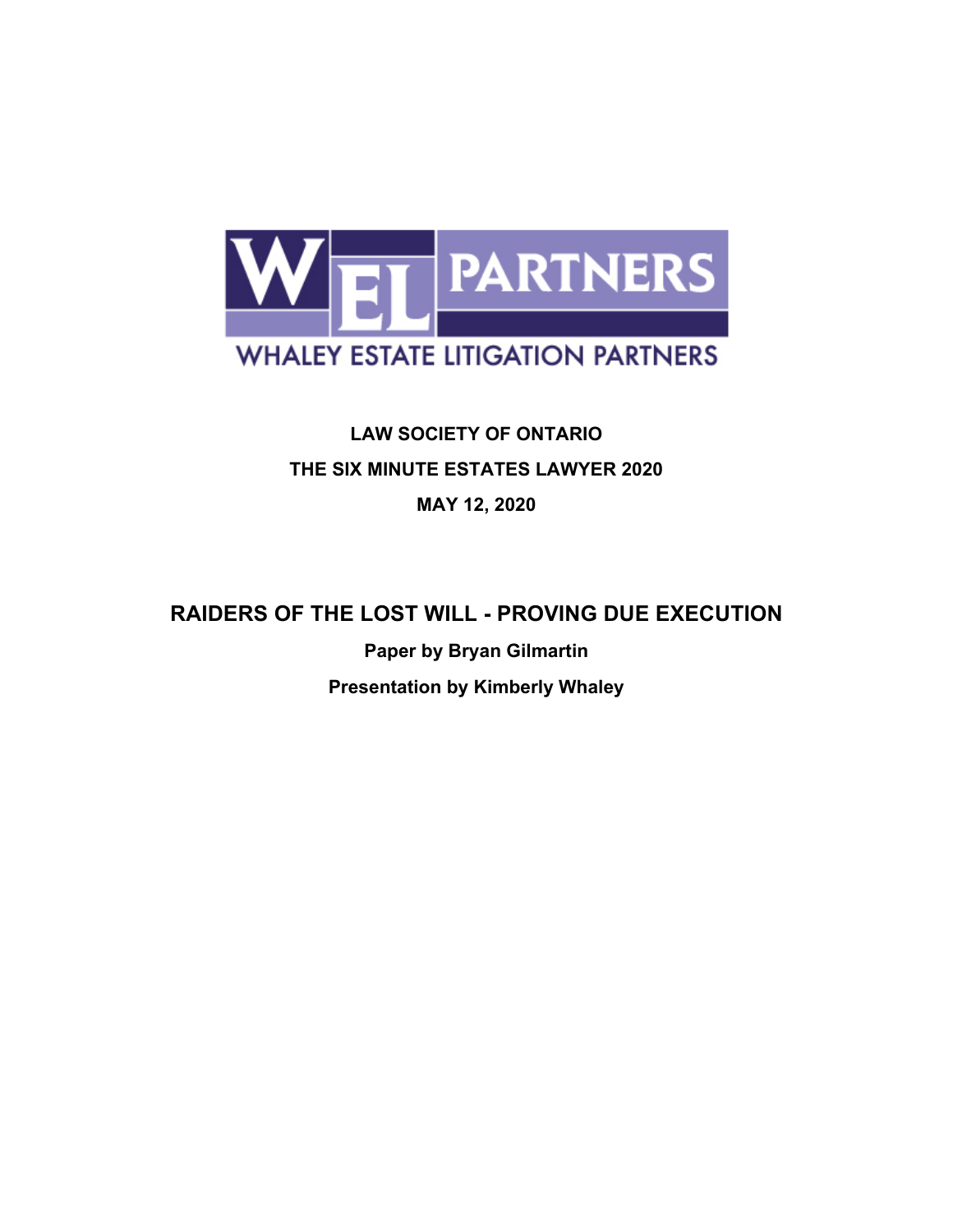

# Contents

| Legislation in other Canadian Jurisdictions - Strict vs. Substantial Compliance  10 |  |
|-------------------------------------------------------------------------------------|--|
|                                                                                     |  |
|                                                                                     |  |
|                                                                                     |  |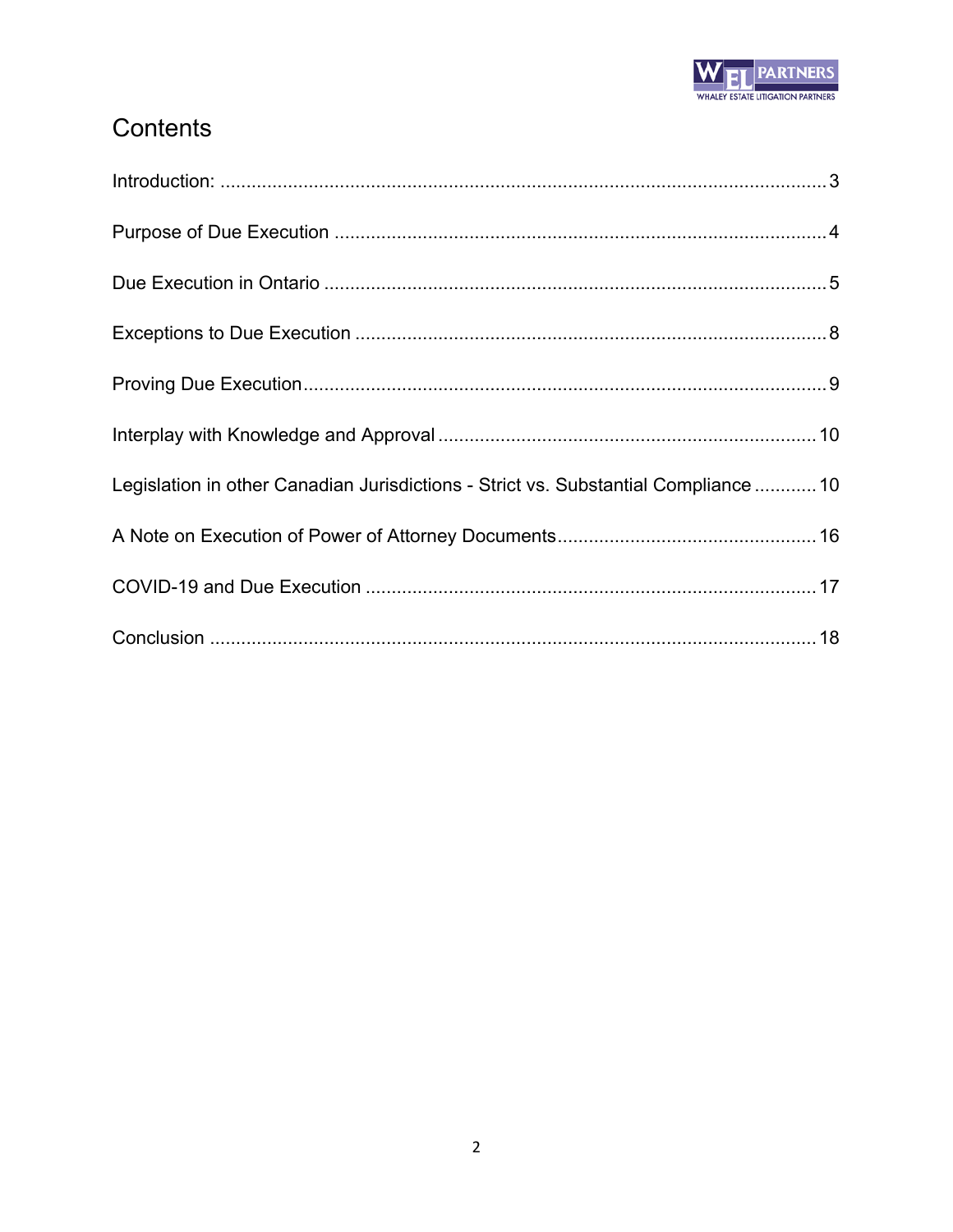

# **INTRODUCTION:**

# *"All your life has been spent in pursuit of archaeological relics. Inside the Ark are treasures beyond your wildest aspirations."* PAUL FREEMAN *– Belloq*

The thing about treasures is that they can only be bequeathed if the Will is valid. A Will can only be valid if it conforms to certain formalities prescribed by law. For a Will to be valid in the province of Ontario, it must be duly executed, meaning that it must be executed in accordance with the requirements set out in the *Succession Law Reform Act*. 1

Historically, strict compliance with these formalities was required for a Will to be probated. However, several provinces in Canada have relaxed this requirement. Outside of Ontario, lawmakers have made accommodations through legislative provisions to recognize Wills that do not conform to these strict requirements. These are called substantial compliance provisions and they permit courts to probate Wills that substantially comply with the requirements of due execution.

Ontario's legislature has yet to adopt a substantial compliance provision. As such, to probate a Will in Ontario it must comply with the formalities set out in the *Succession Law Reform Act.* However, the COVID-19 pandemic has prompted several changes to accommodate restrictions related to the pandemic. Recently, the Attorney General of Ontario made an Order under the *Emergency Management and Civil Protection Act2* which relaxes the requirements of due execution.

<sup>1</sup> *Succession Law Reform Act*, RSO 1990, c S 26 [*SLRA*].

<sup>2</sup> *Emergency Management and Civil Protection Act*, RSO 1990, c E 9.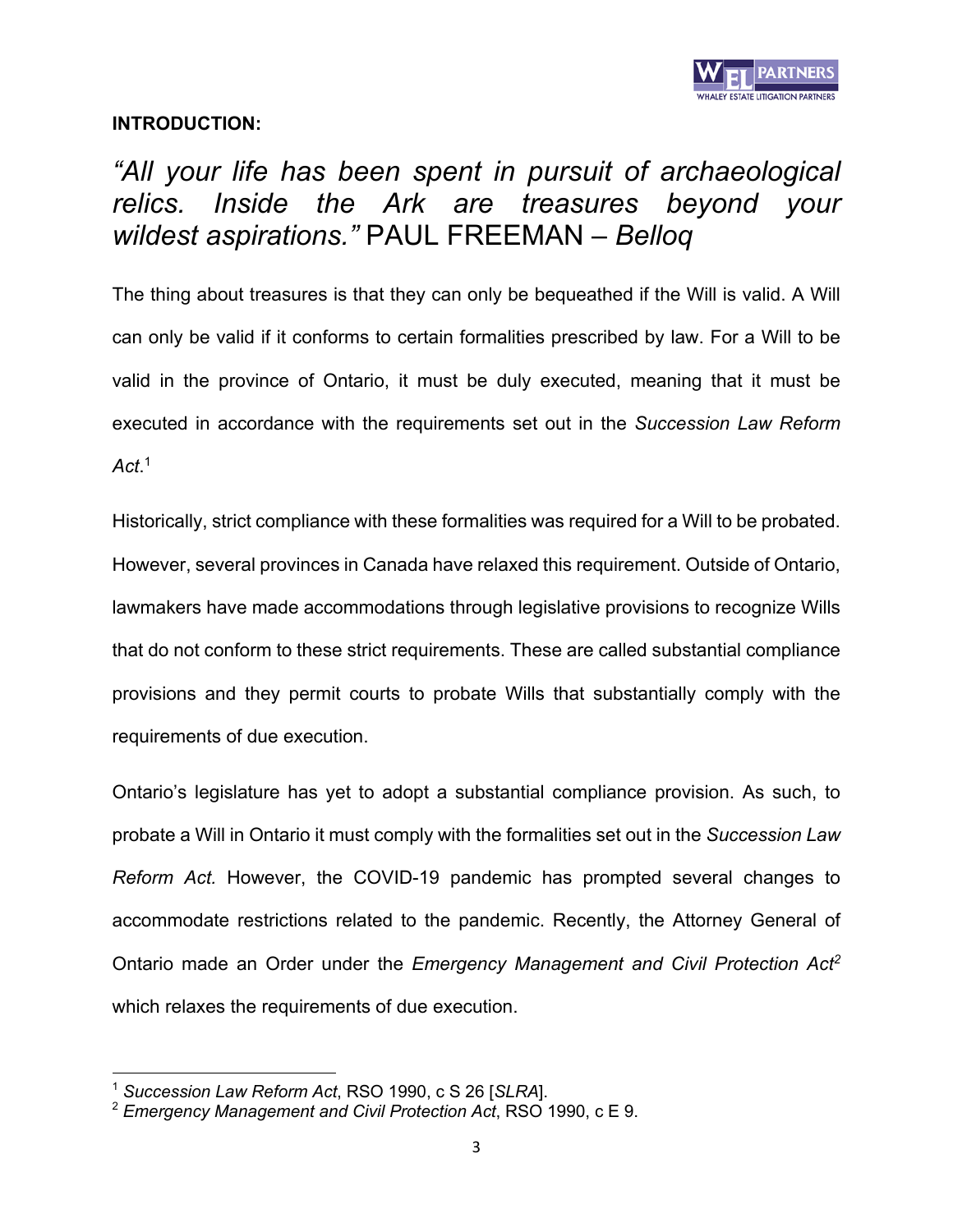

This Order, albeit temporary, permits virtual signing and witnessing of Wills. This comes as a sigh of relief to drafting solicitors who may prepare Wills and have them executed in a safe environment and free from the fear of not adhering to the strict requirements of the *SLRA*.

This paper will discuss the legal formalities of due execution, variations in the legislation of other jurisdictions, some applicable case law, and the recent modifications brought about by the COVID-19 pandemic.

### **PURPOSE OF DUE EXECUTION**

The formalities of due execution are designed to perform functions that will assure that a testator's estate is distributed in accordance with his or her intentions.<sup>3</sup> In essence, they operate as a protective device to make sure that the transaction is intended by the testator and to provide evidence of that fact. They serve as probative safeguards because when a court is asked to implement a testator's intentions, he or she will inevitably be dead and unable to authenticate the declarations set out in his or her Will.<sup>4</sup>

To that end, there are several reasons why these formalities exist. First, there is "the evidentiary function," the primary purpose of which, is to provide the court with reliable evidence of testamentary intent and certainty with respect to the terms of the Will.<sup>5</sup> Second, "the channeling function" in which the Will's formal requirements offer uniformity in the organization, language, and content of the Wills. $6$  This ensures that it is not left to

 $3$  John H. Langbein "Substantial Compliance with the Wills Act" (1975) 88 Harvard L. Rev 492 [Langbein].<br><sup>4</sup> Ibid.

<sup>4</sup> *Ibid*. 5 *Ibid* at pp. 492-93.

<sup>6</sup> *Ibid* at p. 494.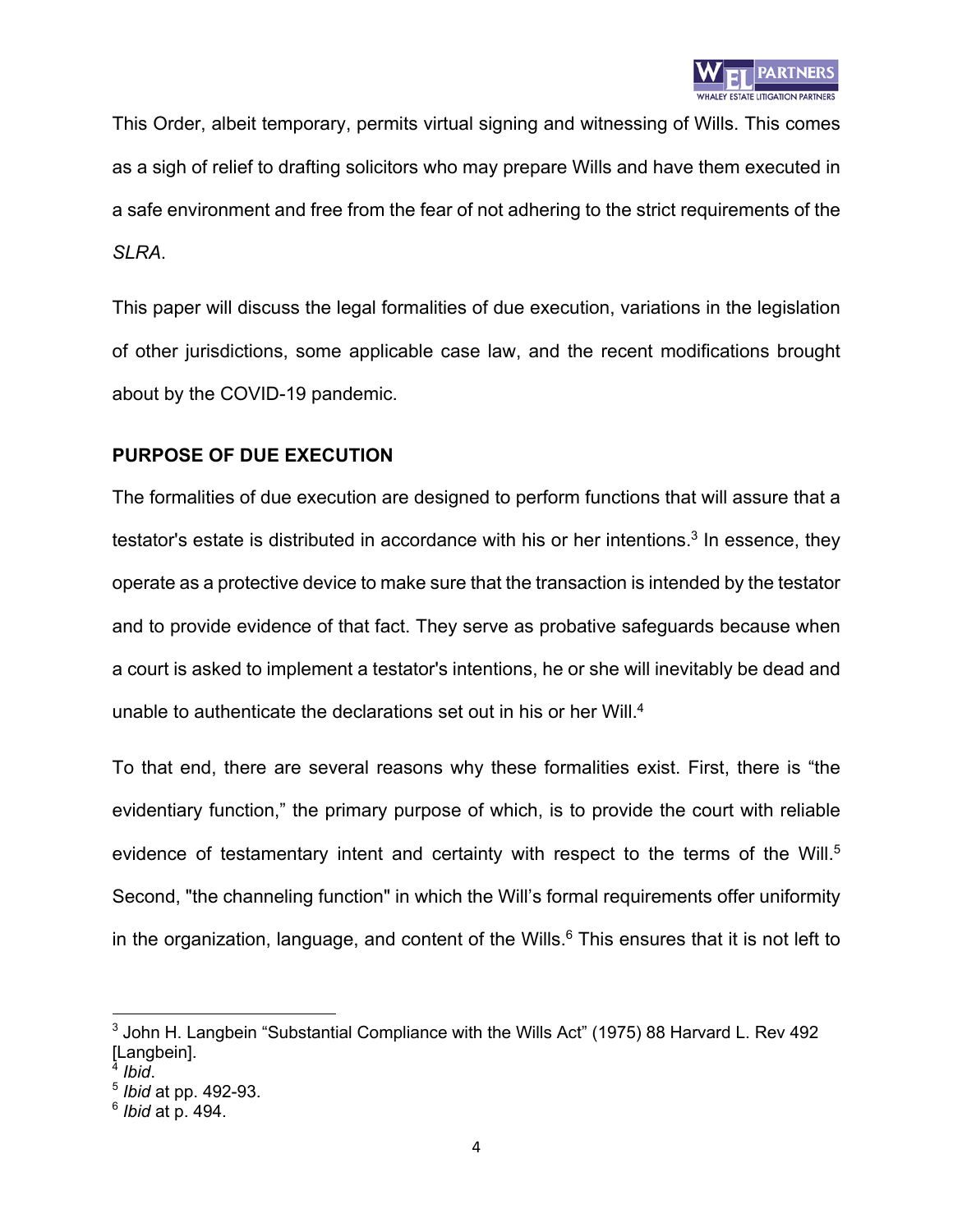

the court to languish over the question of whether the document before it was meant to be a Will.<sup>7</sup> Third, there is a "protective" function, which guards the testator against undue influence or fraud. Because a Will does not become operative until the death of a testator, the formalities of due execution are meant to conclude the question of testamentary intent and to prevent the substitution of a surreptitious Will.<sup>8</sup>

### **DUE EXECUTION IN ONTARIO**

In Ontario, a court will not probate a Will which does not comply with the formalities required under the *SLRA*. These formalities are set out in sections 3, 4, and 7 of the *SLRA* which provide as follows:

- 3 A will is valid only when it is in writing.<sup>9</sup>
- 4 (1) Subject to sections 5 and 6, a will is not valid unless,

(a) at its end it is signed by the testator or by some other person in his or her presence and by his or her direction;

(b) the testator makes or acknowledges the signature in the presence of two or more attesting witnesses present at the same time; and

(c) two or more of the attesting witnesses subscribe the will in the presence of the testator.10

7 (1) In so far as the position of the signature is concerned, a will, whether holograph or not, is valid if the signature of the testator made either by him or her or the person signing for him or her is placed at, after, following, under or beside or opposite to the end of the will so that it is apparent on the face of the will that the testator intended to give effect by the signature to the writing signed as his or her will.

(2) A will is not rendered invalid by the circumstance that,

<sup>7</sup> *Ibid*

<sup>8</sup> *Ibid* at p. 496.

<sup>9</sup> *SLRA,* section 3.

<sup>10</sup> *SLRA,* section 4.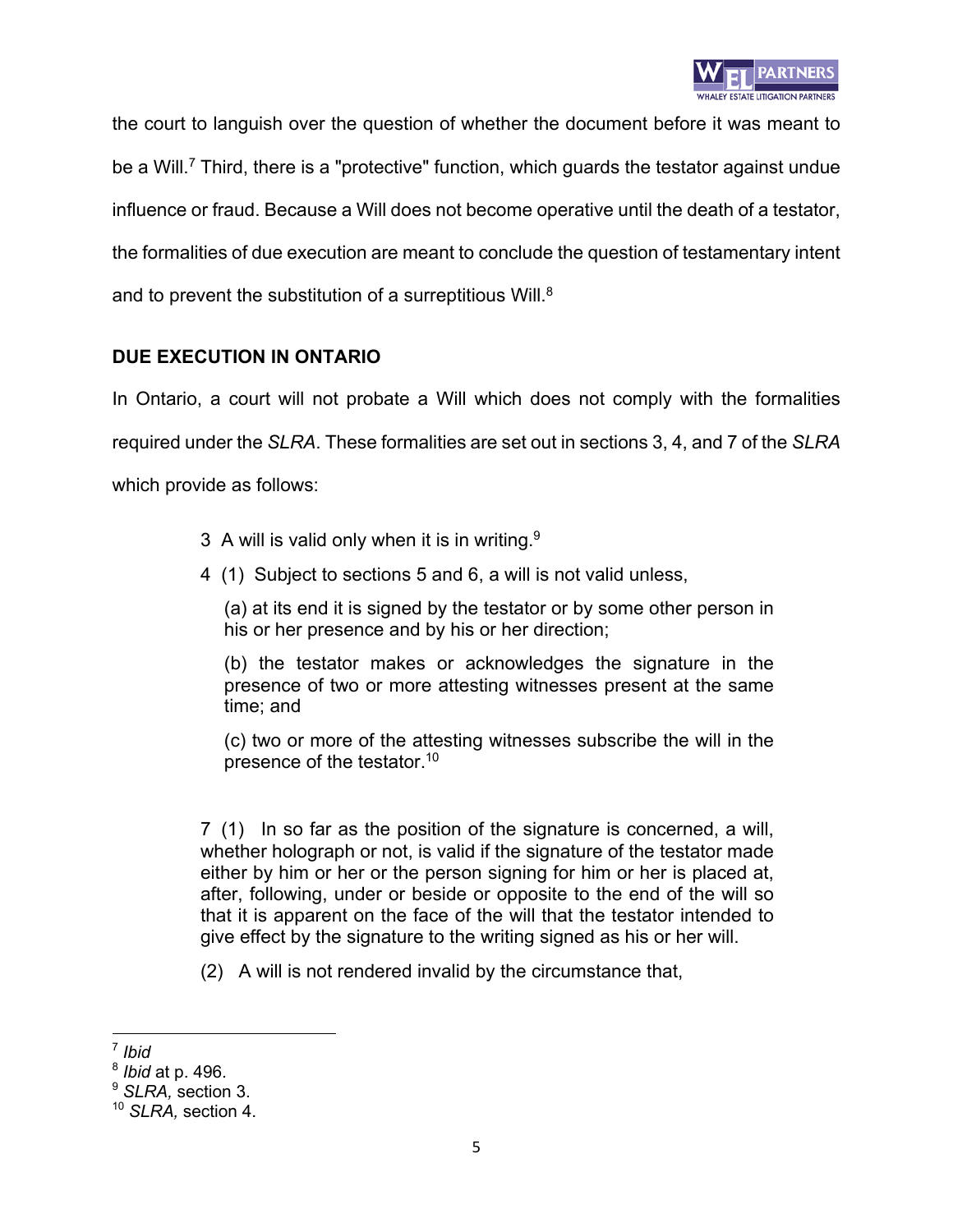

(a) the signature does not follow or is not immediately after the end of the will;

(b) a blank space intervenes between the concluding words of the will and the signature;

(c) the signature,

(i) is placed among the words of a testimonium clause or of a clause of attestation,

(ii) follows or is after or under a clause of attestation either with or without a blank space intervening, or

(iii) follows or is after, under or beside the name of a subscribing witness;

(d) the signature is on a side, page or other portion of the paper or papers containing the will on which no clause, paragraph or disposing part of the will is written above the signature; or

(e) there appears to be sufficient space on or at the bottom of the preceding side, page, or other portion of the same paper on which the will is written to contain the signature.

(3) The generality of subsection (1) is not restricted by the enumeration of circumstances set out in subsection (2), but a signature in conformity with section 4, 5 or 6 or this section does not give effect to,

(a) a disposition or direction that is underneath the signature or that follows the signature; or

(b) a disposition or direction inserted after the signature was made.<sup>11</sup>

Under section 3 of the *SLRA*, a Will must be in writing. However, the exact form of that

writing is not set out in the law. For example, in *Murray v. Haylow*, <sup>12</sup> the testator used

quotation marks below a word in the Will to indicate its duplication. The court held that

this sufficiently complied with the formalities.

<sup>11</sup> *SLRA*, section 7.

<sup>12</sup> *Murray v. Haylow,* (1927) 3 DLR 1036 (Ont CA) at p. 269.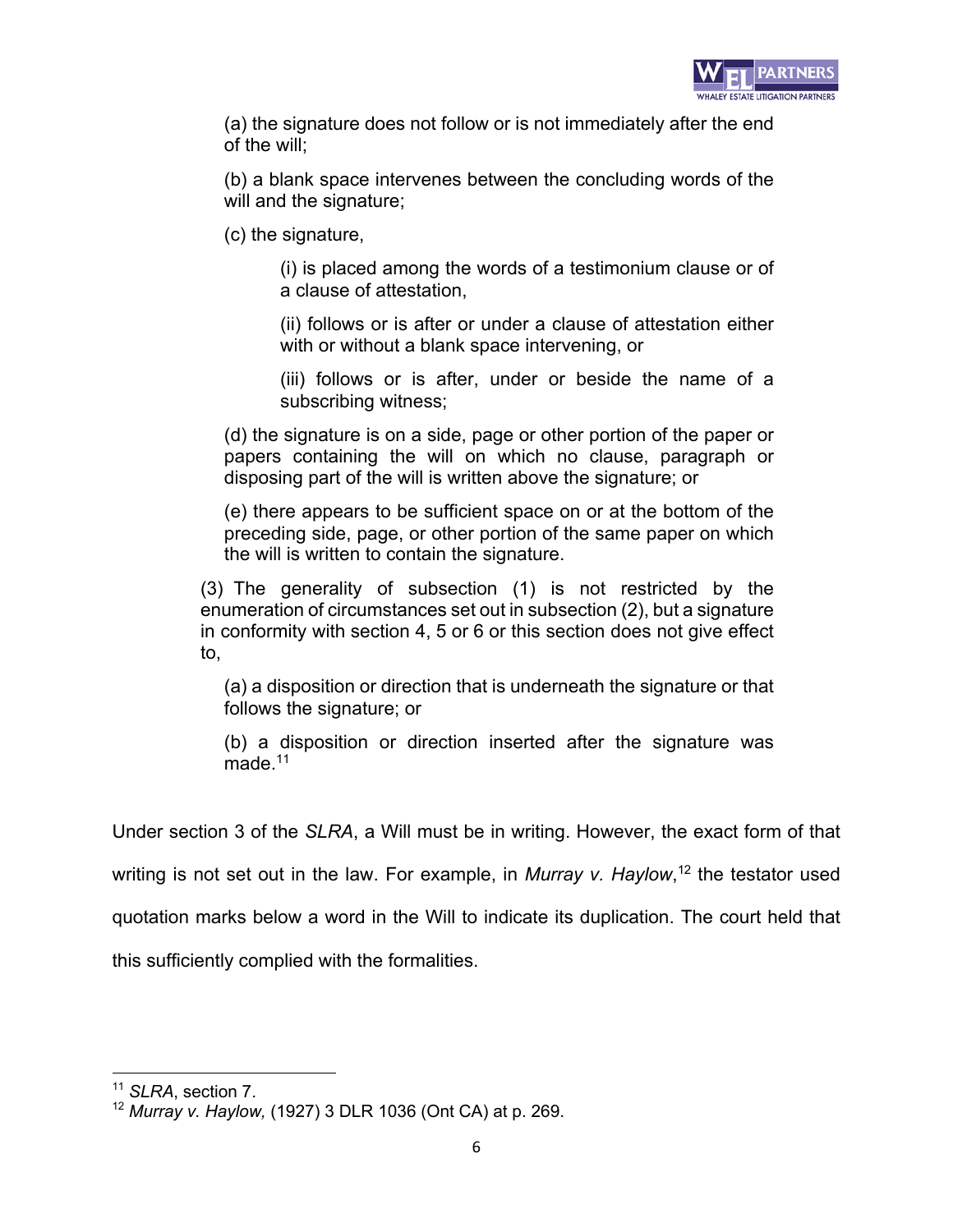

Pursuant to section 4 of the *SLRA*, the testator must sign the Will in front of two witnesses who are present at the same time. Testators who are unable to physically sign the Will can direct other persons to do so on their behalf. However, the case law makes it clear that "in the presence of the testator" means that the witnesses must see the testator sign and the testator must see each of them sign while both are in his or her presence at the same time. $13$ 

Pursuant to section 7 of the *SLRA*, a testator's signature can be anywhere on the document. However, a disposition in a testamentary document located after the signature will not be valid unless the requirements under section 18 of the *SLRA* are met. Section 18 of the *SLRA* provides that these alterations are valid if the testator signs the Will "opposite or near" the alterations in the presence of two witnesses who must also validate these changes in or about the same location on the Will.<sup>14</sup>

In *Re White*,<sup>15</sup> the testator suffered a stroke. At the request of the testator's spouse, the drafting solicitor prepared the testator's Will and attended at his residence with two witnesses. The Will was read to the testator, but, his condition was such that he was unable to write his signature. The drafting solicitor assisted the testator in making his mark on the Will. The court, in this case, held that any assistance that the drafting solicitor offered to the testator was done in the presence of the witnesses and that "the testator was trying to make a mark but could not effectively do it and received assistance. It is just the same as if he had made it without any assistance."

<sup>13</sup> See, *e.g.*, *Chesline v. Hermiston,* [1928] 4 DLR 786, 62 OLR 575 (HC).

<sup>14</sup>*SLRA,* section 18.

<sup>15</sup> *Re White*, [1948] 1 DLR 572 (NSSC) at p. 271.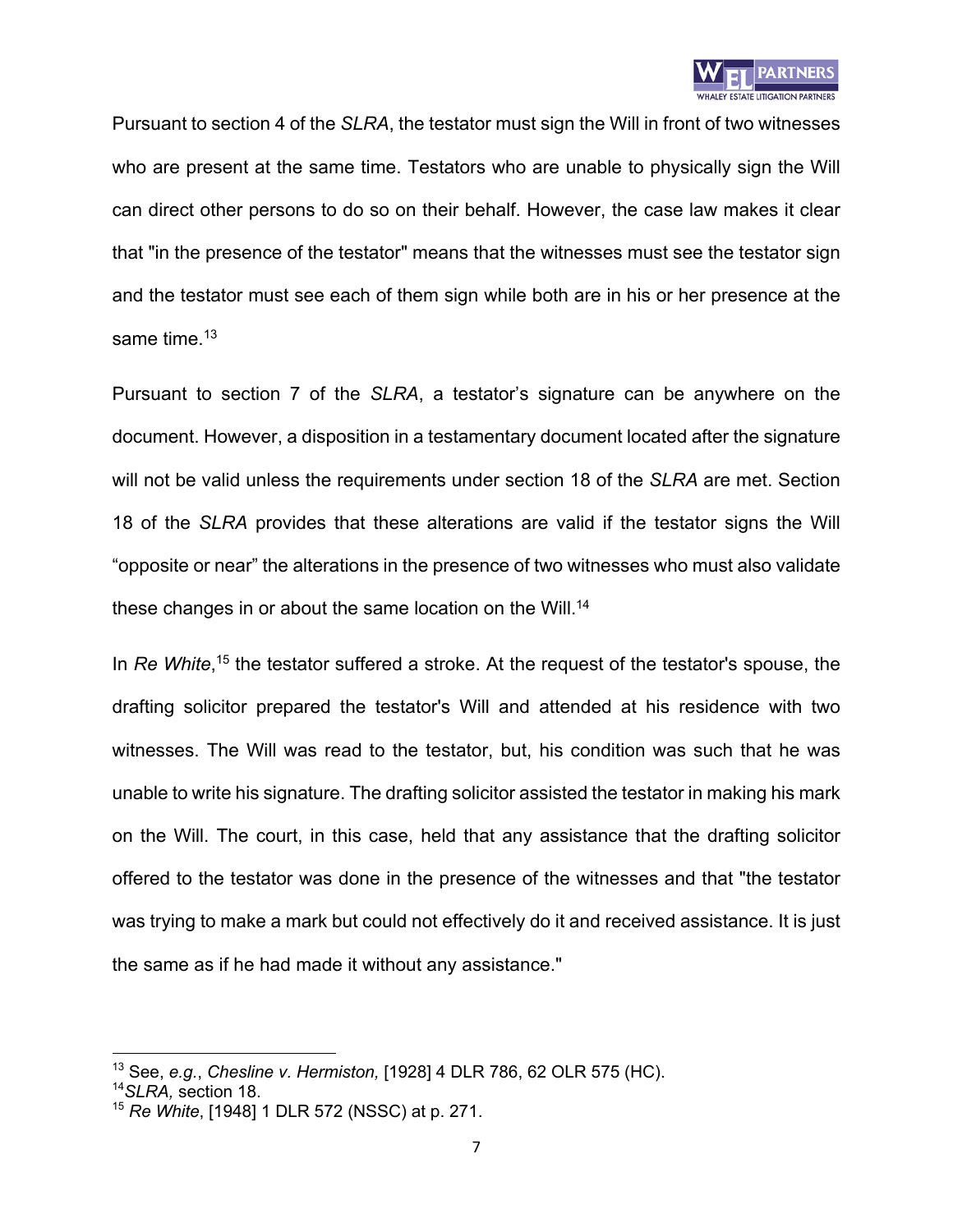

If a testator does not sign the Will in the presence of two witnesses, he or she must acknowledge his or her signature. This means that the witnesses must see the signature or have had the opportunity to see it. In *Chesline v. Hermiston*, a dispute arose as to the order in which the witnesses signed the testator's Will and whether one of them actually witnessed the testator's signature. The court held that the Will was invalid because a witness signed before the testator and as such, did not properly attest to the signing of the Will:

> The cases are clear, moreover, that the signature of the testator must be written or acknowledged by the testator in the actual visual presence of both witnesses together before either of them attests and subscribes to the will.

> The law has been so well settled that I can find no recent case exactly on all fours with the case at bar either in Canada or in England, but it is quite clear that, Elliott having signed first, then the testator and lastly Petrie, and Elliott not having re-subscribed, the will does not comply with s. 12(1) of the Wills Act, and is therefore invalid.<sup>16</sup>

#### **EXCEPTIONS TO DUE EXECUTION**

The *SLRA* contains some notable exceptions to the requirements of due execution.

Section 5 of the *SLRA* provides that military personnel on active service may make a Will

in writing, or by a direction to a person in his or her presence "without any further formality

or any requirement of the presence of or attestation or signature by a witness."<sup>17</sup>

Similarly, section 6 of the *SLRA* addresses the holograph Wills' provision, which allows

for non-conforming Wills, or those in the testator's "own handwriting and signature"

without witnesses.<sup>18</sup> That being said, some formalities are required, in order to have a

<sup>16</sup> *Chesline v. Hermiston,* [1928] 4 DLR 786, 62 OLR 575 (HC) at p. 286.

<sup>17</sup> *SLRA,* section 5(1).

<sup>18</sup> *SLRA*, section 6.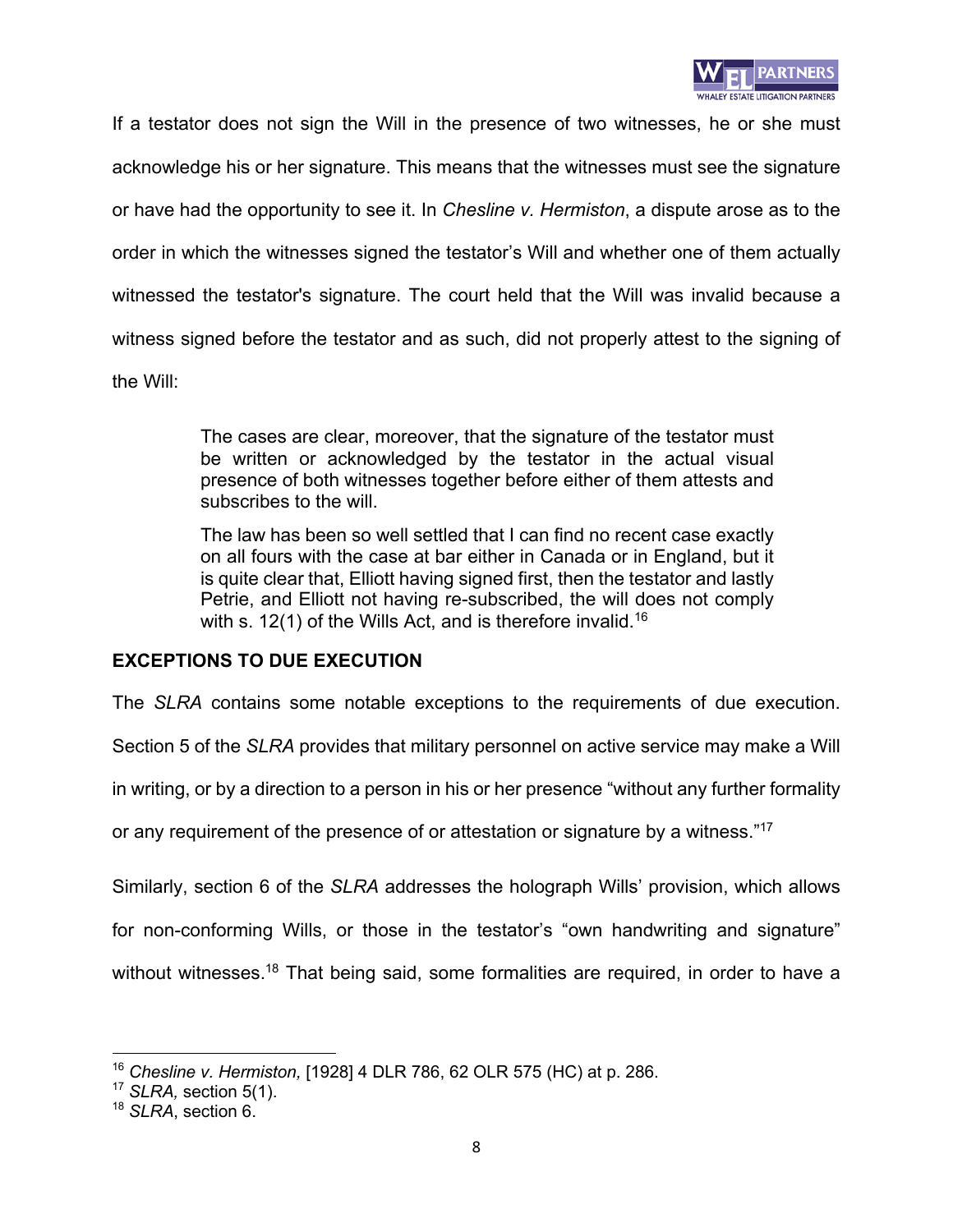

valid holograph Will. For instance, a holograph Will must comply with the fundamental requirement that represents the 'deliberate or fixed and final intention' of the testator to dispose of his or her assets.<sup>19</sup>

Furthermore, a holograph Will must wholly be in the handwriting of the testator. That means if portions of the Will are generated by means other than the testator's own handwriting, those portions may not be admitted as a holograph Will.<sup>20</sup>

#### **PROVING DUE EXECUTION**

The onus of proof regarding due execution falls to the propounder of the Will. Accordingly, the propounder must demonstrate that the Will conforms to the requisite formalities as set out in the relevant sections of the *SLRA*. Where a Will appears to be executed in accordance with the *SLRA*, it is presumed to be valid. As articulated in the case *CIBC Trust Corp. v. Horn*:

> A presumption of validity operates such that whenever a Will is regular on its face and duly executed, in the absence of evidence to the contrary, it is assumed that the requirements of the statute with reference to the formalities of execution have been complied with.<sup>21</sup>

However, where suspicious circumstances are shown to exist surrounding the preparation and execution of a Will, this presumption will be spent, and the propounder will be required to prove that the Will was duly executed.

<sup>19</sup> *Bennett v. Gray*, [1958] SCR 392, p. 295.

<sup>20</sup> *Re Forest*, (1981), 8 ETR 232 (Sask. CA), at p. 299.

<sup>21</sup> *CIBC Trust Corp. v. Horn*, 2008 CarswellOnt 4706, [2008] OJ No 3091 at para 12.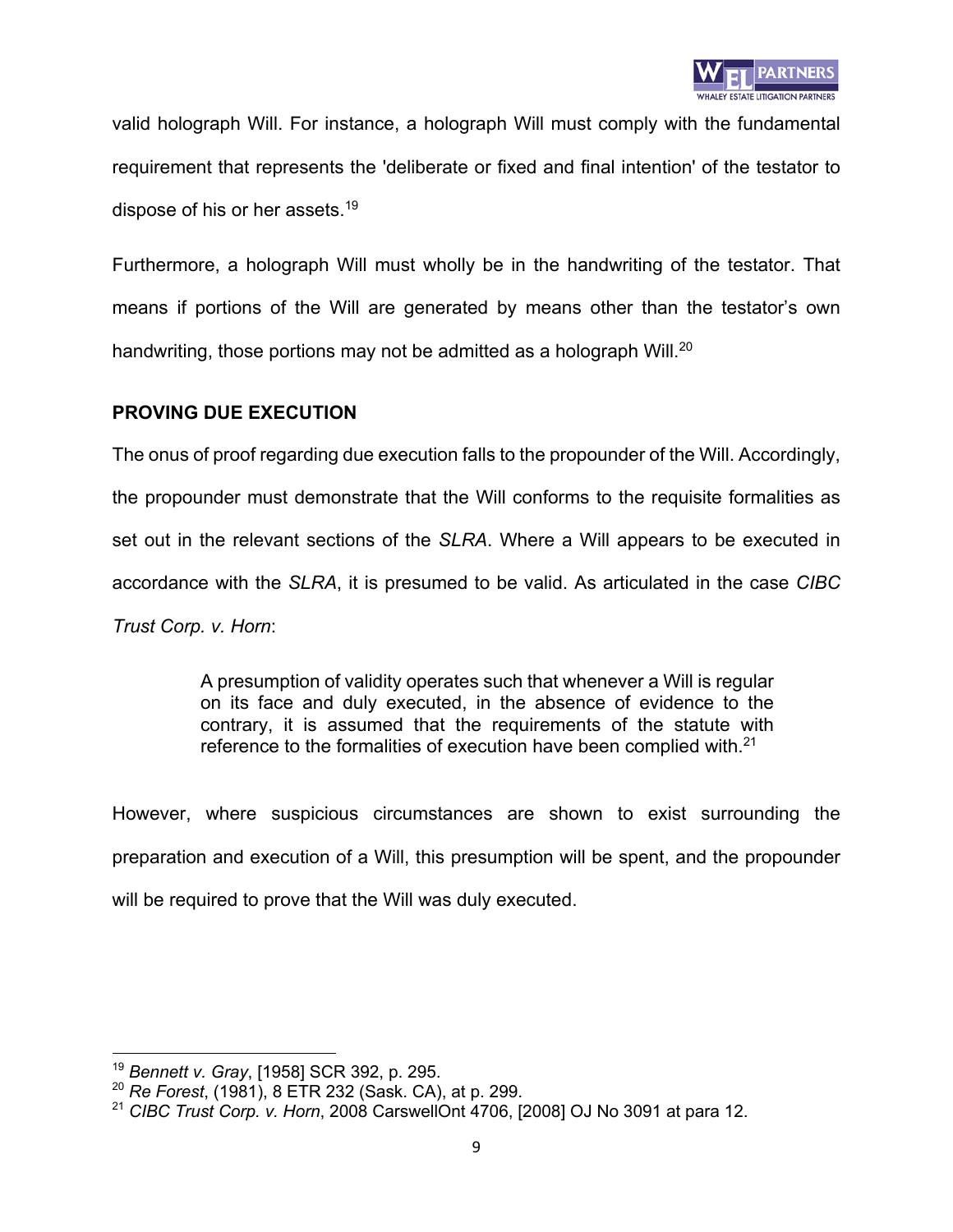

#### **INTERPLAY WITH KNOWLEDGE AND APPROVAL**

Upon establishing due execution of a Will, there is a corresponding presumption that the testator had knowledge of and approved of the contents of the Will. However, where suspicious circumstances are alleged or demonstrated, the propounder of the Will has the burden of proving, on a balance of probabilities, that the testator had knowledge and approved of the contents of the Will.

There is a presumption of knowledge and approval if the testator read the Will and appeared to comprehend it.<sup>22</sup> However, this presumption is rebuttable if the challenger of the Will successfully demonstrates that the testator did not understand the contents of the Will even after having read it.

## **LEGISLATION IN OTHER CANADIAN JURISDICTIONS - STRICT VS. SUBSTANTIAL COMPLIANCE**

Historically, all jurisdictions of Canada were considered to be strict compliance jurisdictions. This meant that due execution of a Will was required for the Will to be probated. However, several provinces have relaxed this requirement and have made modifications to their legislation that enables a court to make an order declaring a document to be effective as a Will even though it has not fully complied with the statutory formalities. This legislation also applies to the revocation, alteration, and revival of a Will. Some examples read as follows:

#### Saskatchewan – *Wills Act23*

37 The court may, notwithstanding that a document or writing was not executed in compliance with all the formal requirements imposed by

<sup>22</sup> *Vout v. Hay* [1995] 2 SCR 876 at para 26.

<sup>23</sup> *The Wills Act*, Chapter W-14.1, 1996, Saskatchewan.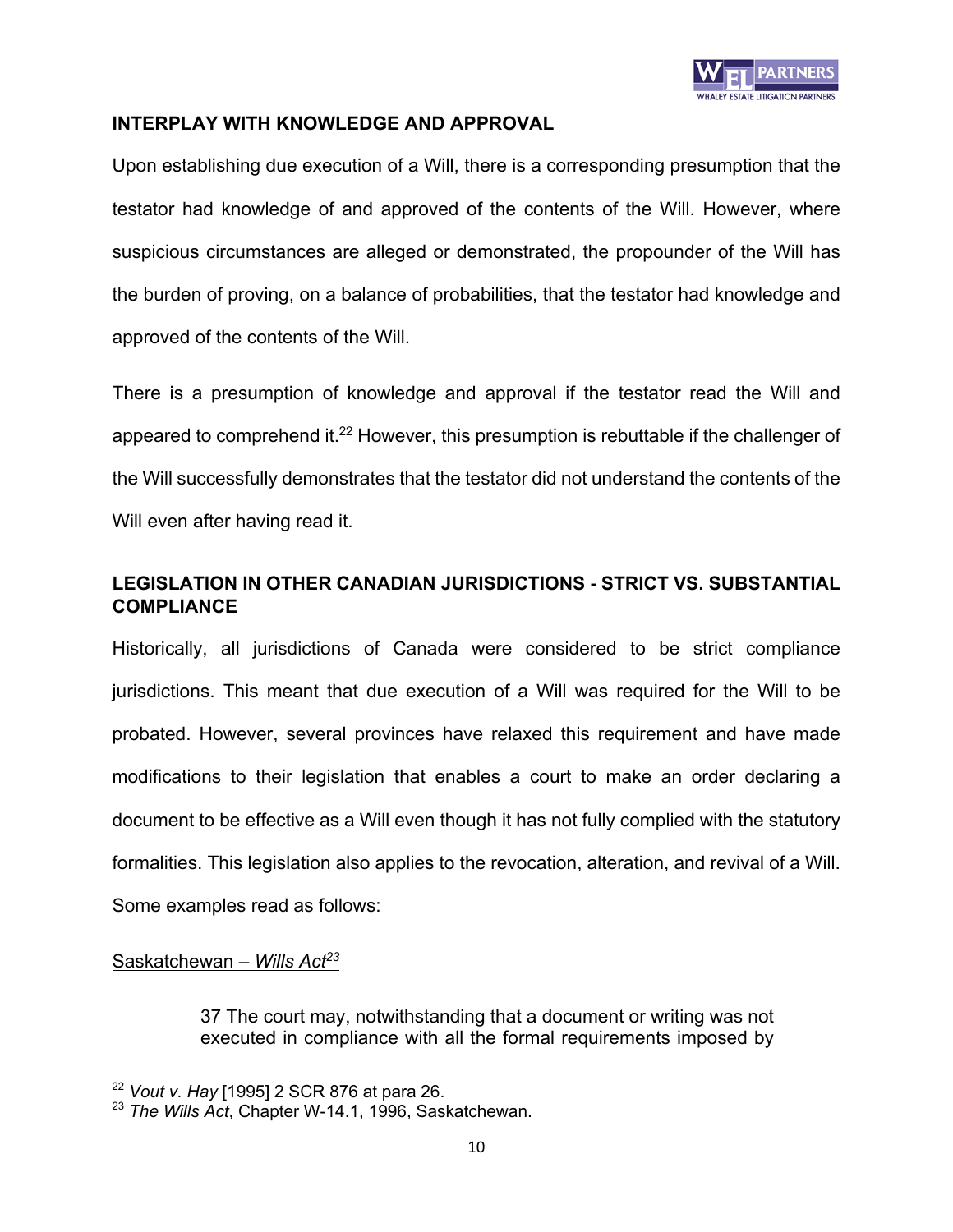

this Act, order that the document or writing be fully effective as though it had been properly executed as the will of the deceased or as the revocation, alteration or revival of the will of the deceased or of the testamentary intention embodied in that other document, where a court, on application is satisfied that the document or writing embodies:

(a) the testamentary intentions of a deceased; or

(b) the intention of a deceased to revoke, alter or revive a will of the deceased or the testamentary intentions of the deceased embodied in a document other than a will.

### Manitoba – *Wills Act24*

23 Where, upon application, if the court is satisfied that a document or any writing on a document embodies

(a) the testamentary intentions of a deceased; or

(b) the intention of a deceased to revoke, alter or revive a will of the deceased or the testamentary intentions of the deceased embodied in a document other than a will;

the court may, notwithstanding that the document or writing was not executed in compliance with any or all of the formal requirements imposed by this Act, order that the document or writing, as the case may be, be fully effective as though it had been executed in compliance with all the formal requirements imposed by this Act as the will of the deceased or as the revocation, alteration or revival of the will of the deceased or of the testamentary intention embodied in that other document, as the case may be.

# New Brunswick – *Wills Act25*

35.1 Where a court of competent jurisdiction is satisfied that a document or any writing on a document embodies

(a) the testamentary intentions of the deceased, or

(b) the intention of the deceased to revoke, alter or revive a will of the deceased or the testamentary intentions of the deceased embodied in a document other than a will,

the court may, notwithstanding that the document or writing was not executed in compliance with the formal requirements imposed by this Act, order that the document or writing is valid and fully effective as if

<sup>24</sup> *The Wills Act*, CCSM, c W150.

<sup>25</sup> *The Wills Act*, RSNB 1973, c W-9.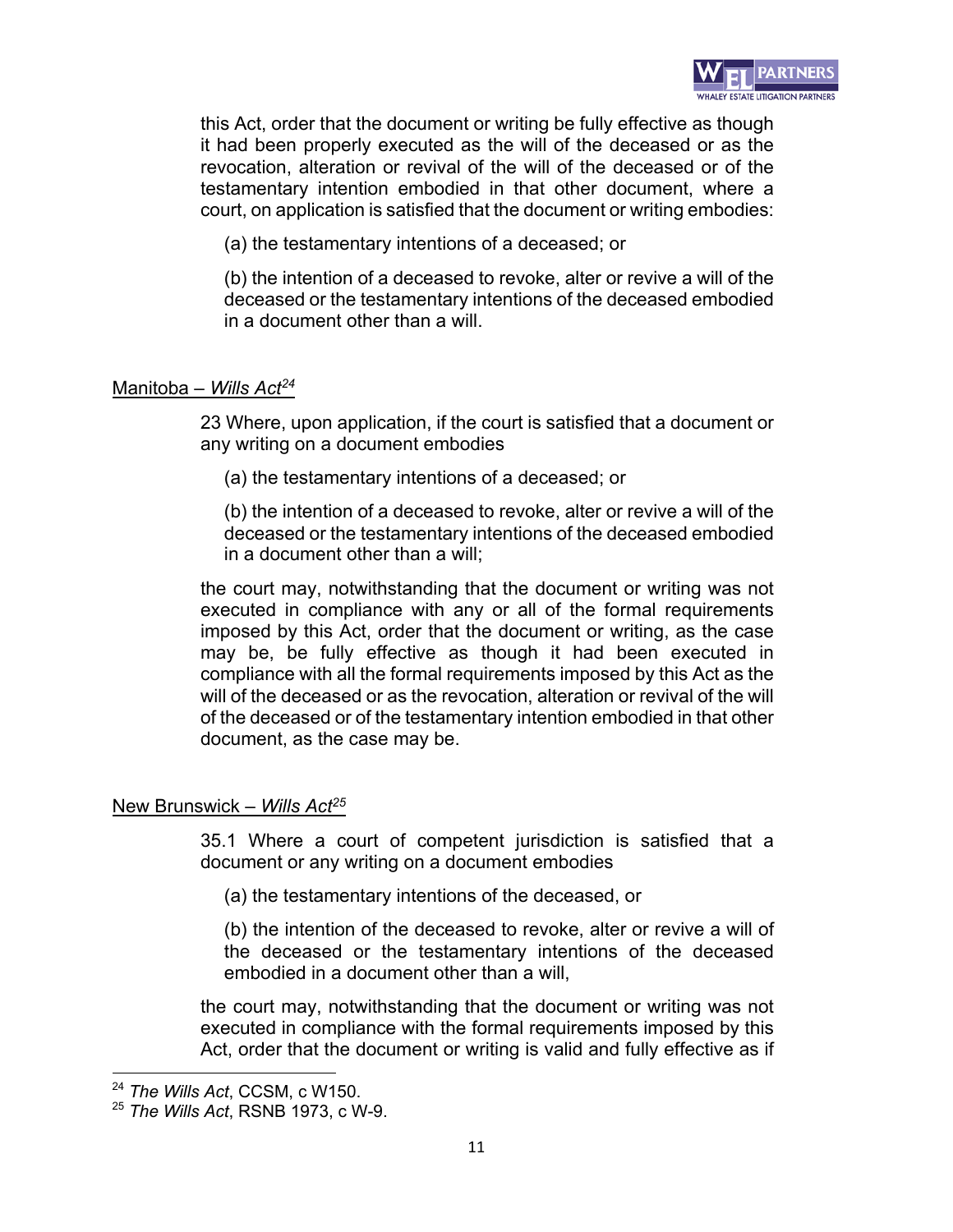

it had been executed in compliance with the formal requirements imposed by this Act.

### Prince Edward Island – *Probate Act26*

70. If on application to the Estates Section the court is satisfied,

(a) that a document was intended by the deceased to constitute his will and that the document embodies the testamentary intentions of the deceased; or

(b) that a document or writing on a document embodies the intention of a deceased to revoke, alter or revive a will of the deceased or the testamentary intentions of the deceased embodied in a document other than a will,

the court may, notwithstanding that the document or writing was not executed in compliance with all the formal requirements imposed by this Act but provided that the document or writing is signed by the deceased, order that the document or writing, as the case may be, be fully effective as though it had been executed in compliance with all the formal requirements imposed by this Act as the will of the deceased or as the revocation, alteration or revival of the will of the deceased or of the testamentary intention embodied in that other document, as the case may be.

#### Nova Scotia – *Wills Act27*

8A. Where a court of competent jurisdiction is satisfied that a writing embodies,

(a) the testamentary intentions of the deceased; or

(b) the intention of the deceased to revoke, alter or revive a will of the deceased or the testamentary intentions of the deceased embodied in a document other than a will,

the court may, notwithstanding that the writing was not executed in compliance with the formal requirements imposed by this Act, order that the writing is valid and fully effective as if it had been executed in compliance with the formal requirements imposed by this Act.

<sup>26</sup> *Probate Act*, RSPEI 1988, c P-21.

<sup>27</sup> *Wills Act*, RSNS 1989, c 505.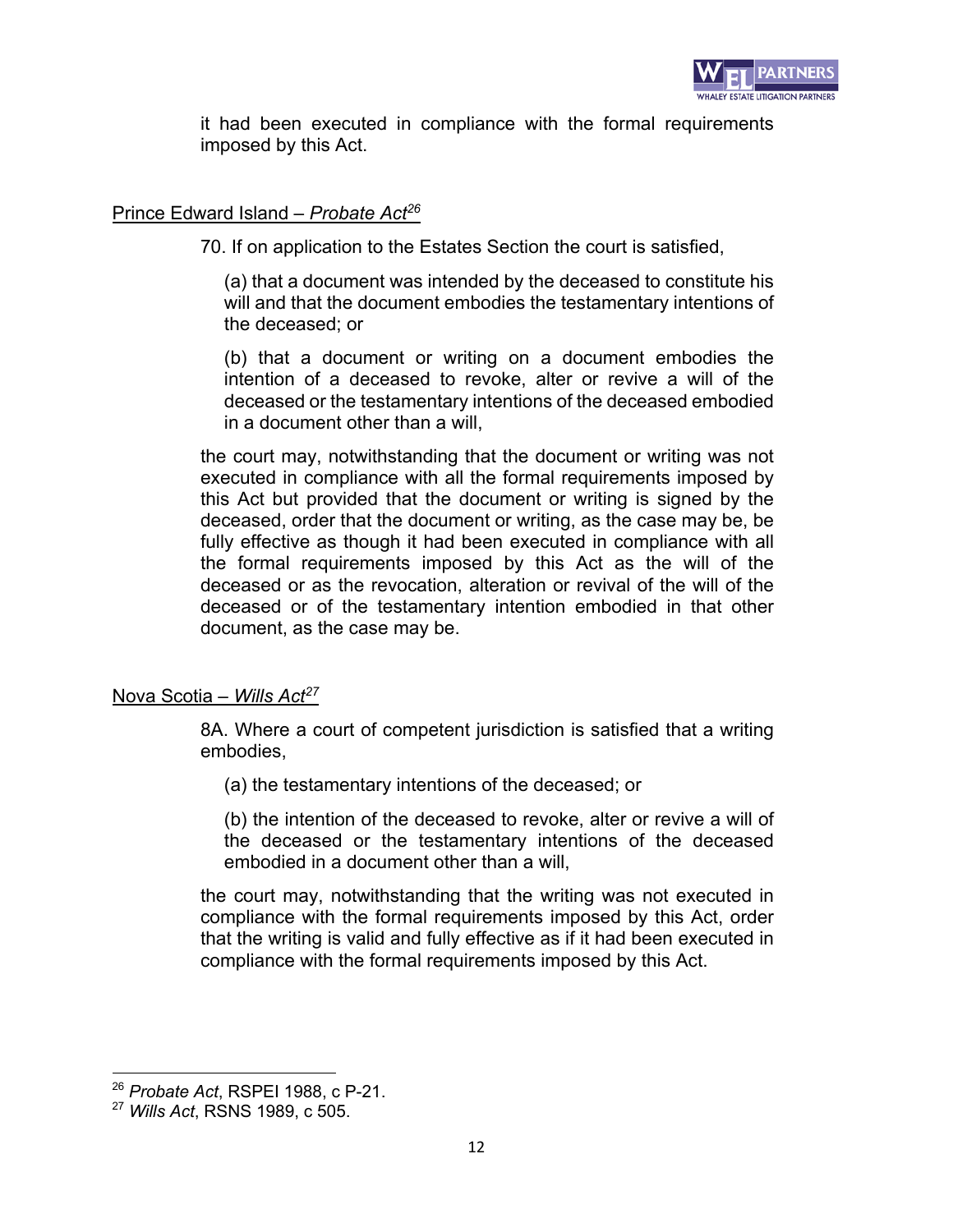

#### British Columbia – *Wills Estates and Succession Act28*

58(3). Even though the making, revocation, alteration or revival of a will does not comply with this Act, the court may, as the circumstances require, order that a record or document or writing or marking on a will or document be fully effective as though it had been made,

(a) as the will or part of the will of the deceased person,

(b) as a revocation, alteration or revival of a will of the deceased person, or

(c) as the testamentary intention of the deceased person.

What these jurisdictions have in common is that if a testamentary document does not conform to the formalities of due execution, a court can attempt to determine whether sufficient evidence exists demonstrating that the testamentary intention of the deceased is evident in the document. In *Estate of Young*, <sup>29</sup> it was determined that a court may order that a non-compliant, "record or document or writing or marking on a will or document" to represent testamentary intentions, will be effective as a Will, or partial Will, or to revoke, alter, or revive a Will.

Similarly, in *Robitaille v. Robitaille Estate*,<sup>30</sup> the testator met with her lawyer to discuss a change to the appointed executor under her Will. The next day, the lawyer spoke to the testator by phone (recognizing her voice) to discuss making a change to add a clause imposing a protective trust for the bequest to her daughter similar to the clause that was in place for her son. Before the revised Will could be discussed and executed, the testator fell ill and was hospitalized. Another daughter phoned and asked the lawyer to email the

<sup>28</sup> *Wills Estates and Succession Act*, SBC 2009, c 13.

<sup>29</sup> *Estate of Young,* 2015 BCSC 182.

<sup>30</sup> *Robitaille v. Robitaille Estate*, 2011 NSSC 203.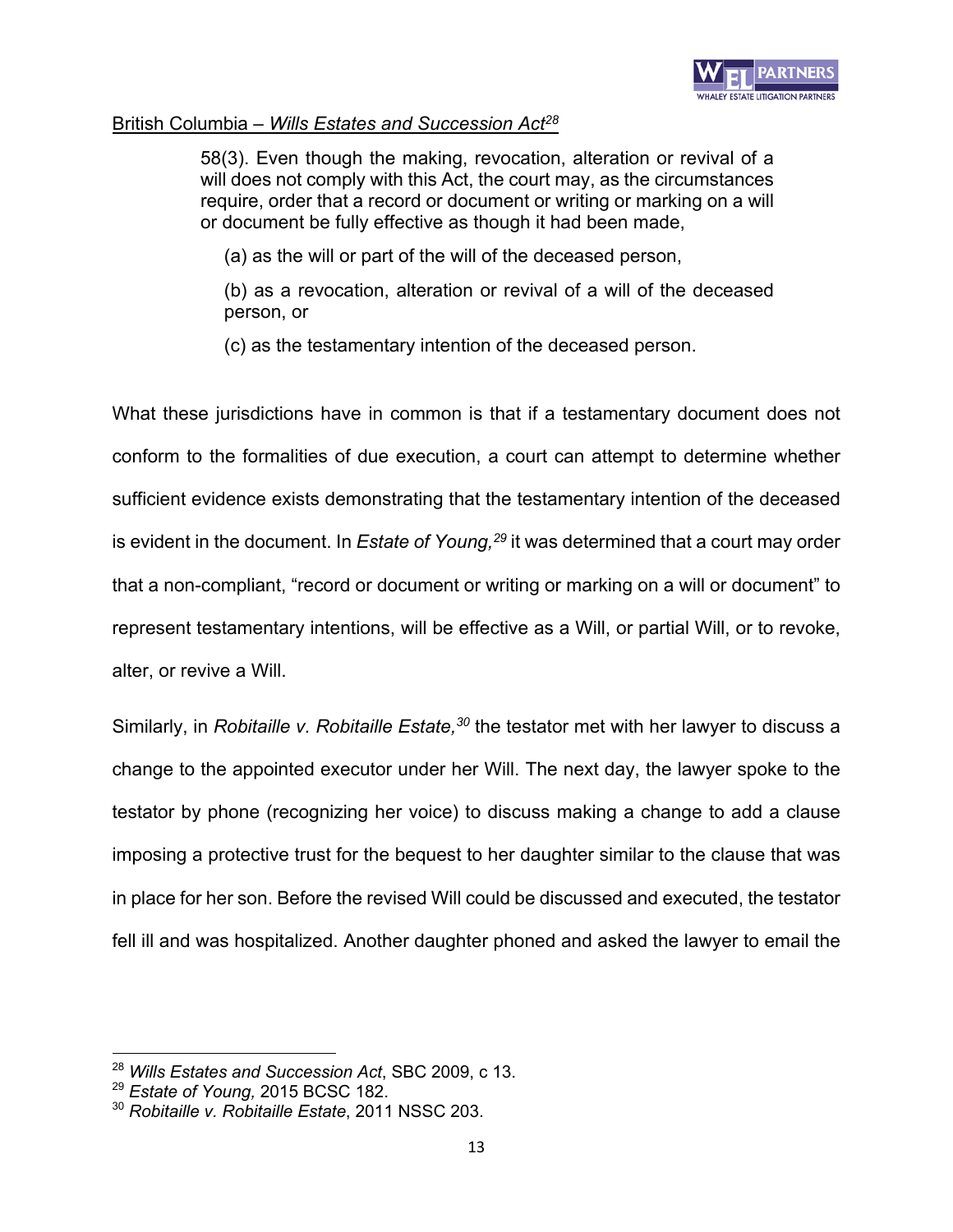

Will to her so that it could be executed by the testator. The testator then signed the Will and died a few days later.

In this case, the court held that the revised Will represented "a deliberate or fixed and final expression of the testator's intention to dispose of her property on death."31 As such, the Will was deemed valid and fully effective as if it had been executed in compliance with the formal requirements of the *Wills Act*. 32

Ontario has not adopted a substantial compliance provision and the jurisprudence demonstrates a consistent unwillingness to depart from the strict formalities set out in the *SLRA*. <sup>33</sup> Though there are few exceptions, Courts in Ontario are bound by these legislative formalities and as such, cannot cure a will that is deficient in its execution.

One such exception can be seen in the case of, *Sisson v. Park Street Baptist Church,*<sup>34</sup> where the court took a less strict approach to determine whether a Will had met the formal requirements needed to prove due execution. In this case, a lawyer prepared Wills for a husband and wife but forgot to sign one of the Wills as a witness. The court held that although the *SLRA* does not contain a substantial compliance provision, the court in this instance, based on clear evidence that the Will was in accordance with the testator's instructions, could develop the common law to assist.

In *Sills v. Daley, <sup>35</sup>* The court rejected the doctrine of substantial compliance and the holding in *Sisson* on the basis that it could not ignore the clear provisions of the *SLRA*. In

<sup>31</sup> *Ibid* at para 31.

<sup>32</sup> *Ibid.* 

<sup>33</sup> See, *e.g*. *William Grey v. Norman Boyd*, 2011 ONSC 7288 citing *Ettore Estate v. Ettore,* 2004 CanLII 22087 (ONSC).

<sup>34</sup> *Sisson v. Park Street Baptist Church*, (1998), 24 ETR (2d) 18 (Ont. Ct (Gen Div) [*Sisson*].

<sup>35</sup> *Sills v. Daley,* [2002] OJ No 5318 [*Sills*].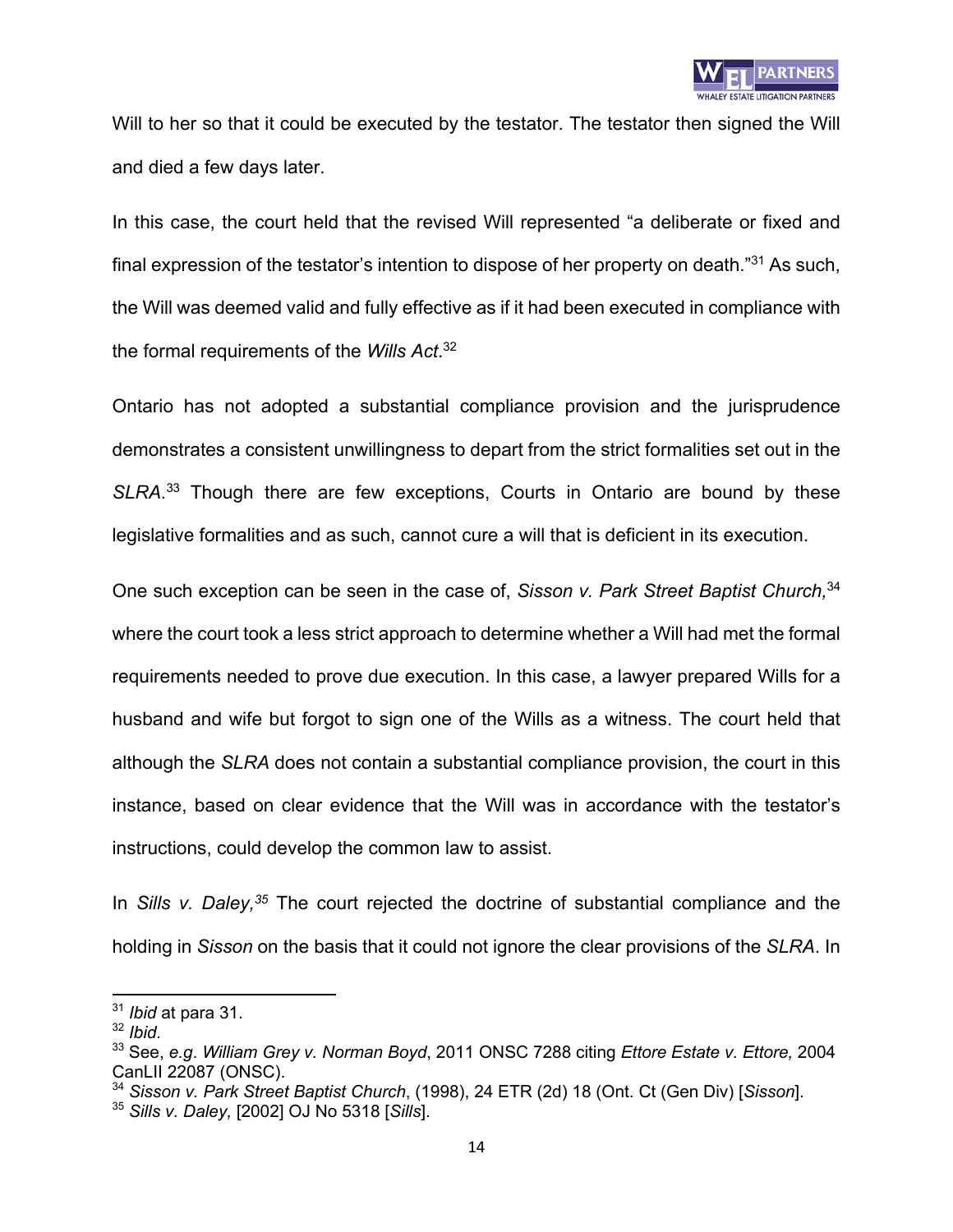

this case, the court refused to grant probate where a purported Will had been signed by only one witness who had signed before the testator. The court held that absent a provision allowing a court to admit a document to probate that does not meet the requirements under the *SLRA*, the Court had no discretion to do so.

Similarly, in Papageorgiou v. Walstaff Estate,<sup>36</sup> an estate trustee and sole beneficiary

attempted to probate an unsigned and unwitnessed Will. The court held the Will to be

invalid and stated as follows:

There are no exceptions to the statutory requirement that the will must be signed. This requirement can be traced to the original English statute, the Wills Act 1837, (U.K.) 7 Will. 4 and I. Vict. C. 26, s. 9. The making of a will is an important and solemn act and the law requires that it must be confirmed by the signature of the testator, in the presence of at least two witnesses, who must also sign. The obvious purpose of this statutory requirement is to prevent fraud.<sup>37</sup>

[…]

Even in those jurisdictions that permit "substantial compliance", there is conflicting jurisprudence as to whether a will can be admitted to probate where it does not contain a signature. In the Manitoba case of *Chersak Estate, Re*, [1995] M.J. No. 468, 99 Man. R. (2d) 169 (Man. Q.B.), it was held that a will which was not a holograph and did not contain the testator's signature, could not be admitted to probate, even under Manitoba's substantial compliance provision (The Wills Act, R.S.M. 1988, W150, s. 23).38

These decisions offer little certainty with respect to the strict formalities of due execution

in Ontario. The unfortunate side effect of Ontario's strict compliance regime is that some

wills which truly reflect the testamentary intentions of a testator may be rejected based

on no more than a technicality.

<sup>36</sup> *Papageorgiou v. Walstaff Estate,* 2008 CanLII 3205 (Ont SCJ).

<sup>37</sup> *Ibid* at para *29.* 

<sup>38</sup> *Ibid* at para 40.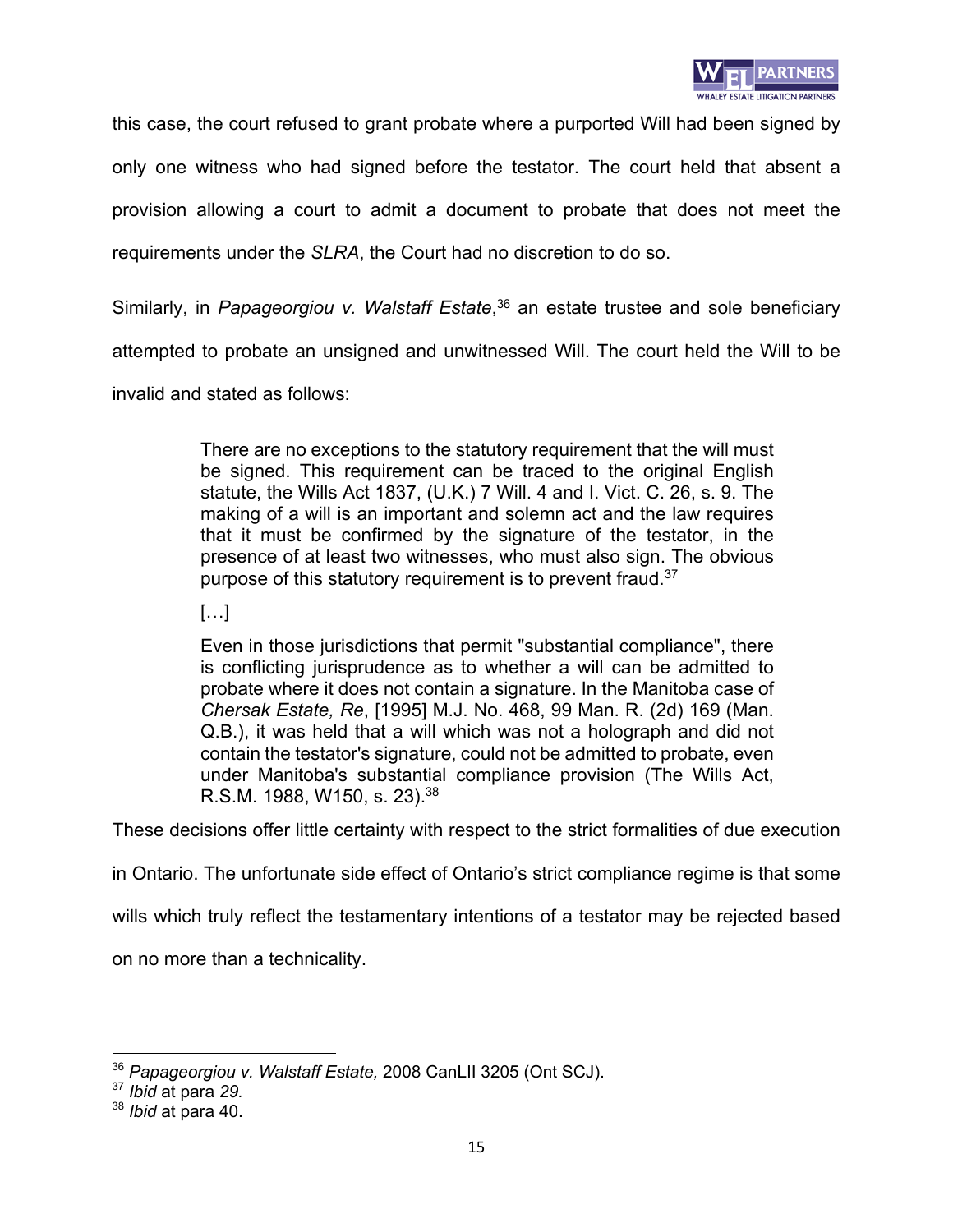

# **A NOTE ON EXECUTION OF A POWER OF ATTORNEY DOCUMENT**

The legal requirements regarding the execution of power of attorney documents are set out in the *Substitute Decisions Act* ("*SDA*").39 The requirements regarding the execution of a power of attorney document are much less restrictive. A power of attorney document need not be in any particular form, but must be executed in the presence of (and signed by) two witnesses, who are not:

1. The attorney or the attorney's spouse or partner;

2. The grantor's spouse or partner;

3. A child of the grantor or a person whom the grantor has demonstrated a settled intention to treat as his or her child;

4. A person whose property is under guardianship or who has a guardian of the person; and,

5. A person who is less than eighteen years old.<sup>40</sup>

More than one person can be named as an attorney. However, the attorneys shall act jointly unless the document provides otherwise.<sup>41</sup> This means that, unless otherwise stated, one attorney cannot act without the consent of the other attorney(s).

If any of the above criteria are not complied with, a power of attorney document is not effective unless the court is satisfied, on any person's application, that it is in the interests

of the grantor, or his or her dependants' to declare it to be effective.<sup>42</sup>

<sup>39</sup> *Substitute Decisions Act*, 1992, SO 1992, c 30.

<sup>40</sup> *SDA,* sections 10(2), 48(2).

<sup>41</sup> *SDA*, section 7(4).

<sup>42</sup> *SDA* sections 10 (4), 48 (4).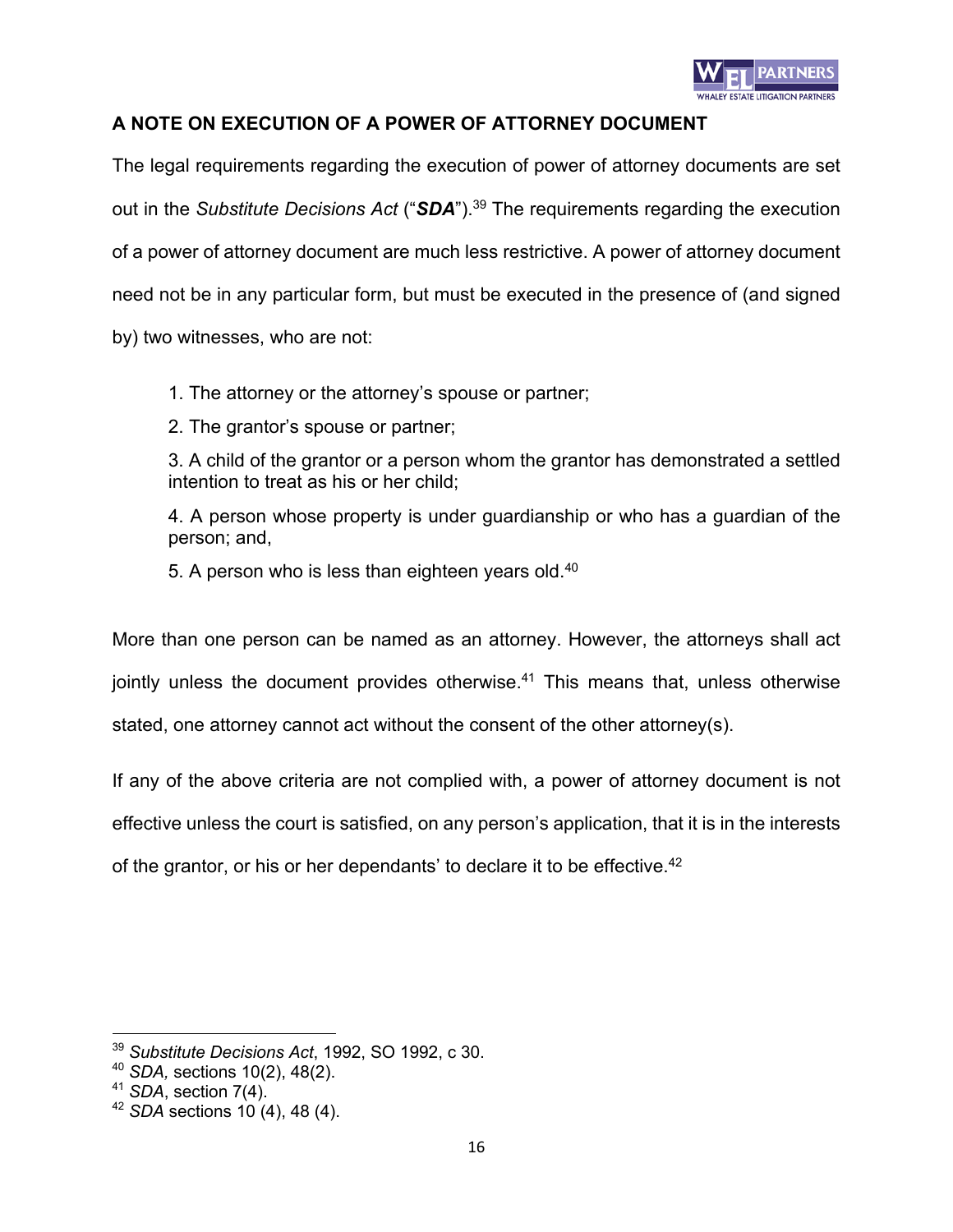

# **COVID-19 AND DUE EXECUTION**

COVID-19 has brought about a unique set of circumstances concerning the execution of Wills in Ontario. As noted above, for a Will to be valid it must be signed by the testator in the presence of two witnesses. This means that the testator and two witnesses must be physically together in order for a Will to be valid.

Before the onset of the COVID-19 pandemic, it was standard practice for the testator to be in the same room as the witnesses when executing a Will. However, the introduction of social distancing restrictions has made this extremely difficult, and, without this ability, a Will cannot conform to the statutory formalities of due execution. In response to this concern, the Government of Ontario has issued an Emergency Order in Council under section 7.0.2(4) of the *Emergency Management and Civil Protection Act,* <sup>43</sup> permitting the virtual witnessing of Wills and Powers of Attorney for Property and Personal Care during the state of emergency arising from COVID-19 (the "Order").

The Order states that the making, or acknowledgment of a signature on a Will, or, the subscribing of a Will, "may be satisfied using audio-visual communication technology provided that at least one person who is providing services as a witness is a licensee within the meaning of the *Law Society Act* at the time of the making, acknowledging or subscribing." Notably, section 2 of the Order made similar provisions for the execution of powers of attorney.

Pursuant to the Order, the technology used must allow the participants to see, hear, and speak with each other in real-time and at least one of the witnesses must be a lawyer or

<sup>43</sup> *Emergency Management and Civil Protection Act,* RSO 1990, c E9.